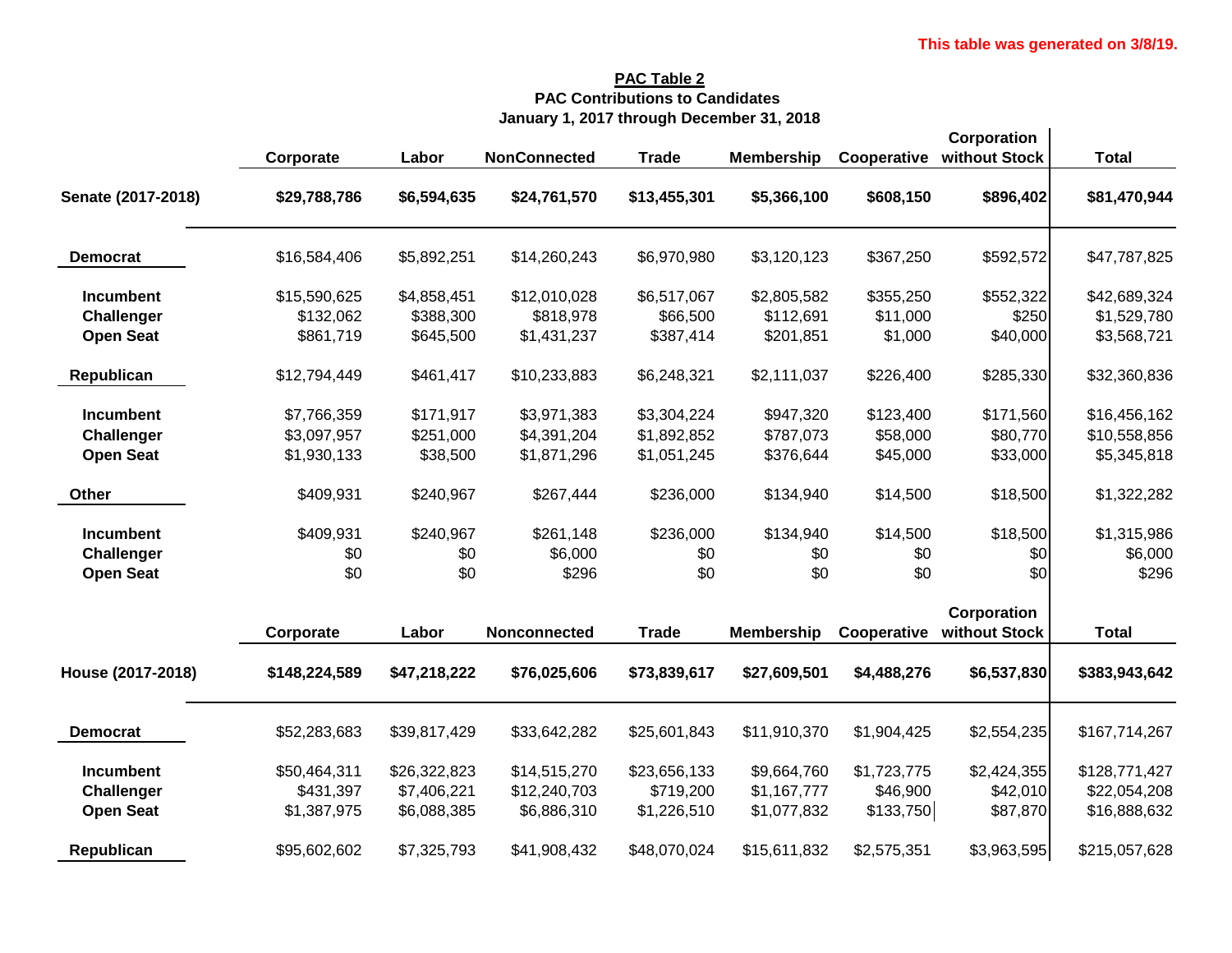## **This table was generated on 3/8/19.**

| <b>Incumbent</b>  | \$91,773,176 | \$6,977,293 | \$35,568,183 | \$45,129,640 | \$14,087,410 | \$2,433,551 | \$3,847,745 | \$199,816,999 |
|-------------------|--------------|-------------|--------------|--------------|--------------|-------------|-------------|---------------|
| <b>Challenger</b> | \$329,600    | \$59,000    | \$1,257,910  | \$309,450    | \$221,671    | \$9,000     | \$14,000    | \$2,200,631   |
| <b>Open Seat</b>  | \$3,499,825  | \$289,500   | \$5,082,339  | \$2,630,934  | \$1,302,751  | \$132,800   | \$101,850   | \$13,039,999  |
| <b>Other</b>      | \$338,305    | \$75,000    | \$474,892    | \$167,750    | \$87,300     | \$8,500     | \$20,000    | \$1,171,746   |
| <b>Incumbent</b>  | \$172,005    | \$33,000    | \$57.650     | \$50,500     | \$19,100     | \$0         | \$12,500    | \$344,754     |
| <b>Challenger</b> | \$16,100     | \$33,500    | \$182,832    | \$14,000     | \$12,000     | \$0         | \$0         | \$258,432     |
| <b>Open Seat</b>  | \$150,200    | \$8,500     | \$234.410    | \$103,250    | \$56,200     | \$8,500     | \$7,500     | \$568,560     |

|                                                           |               |              |                     |              |                   |             | Corporation   |               |
|-----------------------------------------------------------|---------------|--------------|---------------------|--------------|-------------------|-------------|---------------|---------------|
|                                                           | Corporate     | Labor        | <b>NonConnected</b> | <b>Trade</b> | <b>Membership</b> | Cooperative | without Stock | <b>Total</b>  |
| <b>President (2017-2018)</b>                              | \$76,500      | \$5,000      | \$21,000            | \$46,000     | \$4,500           | \$0         | \$10,000      | \$163,000     |
| <b>Democrat</b>                                           | \$76,500      | \$5,000      | \$14,500            | \$46,000     | \$4,500           | \$0         | \$10,000      | \$156,500     |
| <b>Incumbent</b>                                          | \$0           | \$0          | \$0                 | \$0          | \$0               | \$0         | \$0           | \$0           |
| <b>Challenger</b>                                         | \$76,500      | \$5,000      | \$14,500            | \$46,000     | \$4,500           | \$0         | \$10,000      | \$156,500     |
| <b>Open Seat</b>                                          | \$0           | \$0          | \$0                 | \$0          | \$0               | \$0         | \$0           | \$0           |
| Republican                                                | \$0           | \$0          | \$6,500             | \$0          | \$0               | \$0         | \$0           | \$6,500       |
| Incumbent                                                 | \$0           | \$0          | \$6,500             | \$0          | \$0               | \$0         | \$0           | \$6,500       |
| <b>Challenger</b>                                         | \$0           | \$0          | \$0                 | \$0          | \$0               | \$0         | \$0           | \$0           |
| <b>Open Seat</b>                                          | \$0           | \$0          | \$0                 | \$0          | \$0               | \$0         | \$0           | \$0           |
| Other                                                     | \$0           | \$0          | \$0                 | \$0          | \$0               | \$0         | \$0           | \$0           |
| <b>Incumbent</b>                                          | \$0           | \$0          | \$0                 | \$0          | \$0               | \$0         | \$0           | \$0           |
| <b>Challenger</b>                                         | \$0           | \$0          | \$0                 | \$0          | \$0               | \$0         | \$0           | \$0           |
| <b>Open Seat</b>                                          | \$0           | \$0          | \$0                 | \$0          | \$0               | \$0         | \$0           | \$0           |
| Summary of Contributions to All Federal Races (2017-2018) |               |              |                     |              |                   |             |               |               |
| <b>Incumbent</b>                                          | \$166,176,407 | \$38,604,451 | \$66,383,662        | \$78,893,564 | \$27,659,111      | \$4,650,476 | \$7,026,982   | \$389,394,652 |
| Challenger                                                | \$4,083,615   | \$8,143,021  | \$18,912,126        | \$3,048,002  | \$2,305,712       | \$124,900   | \$147,030     | \$36,764,407  |
| <b>Open Seat</b>                                          | \$7,829,853   | \$7,070,385  | \$15,505,888        | \$5,399,352  | \$3,015,278       | \$321,050   | \$270,220     | \$39,412,026  |
|                                                           |               |              |                     |              |                   |             |               |               |